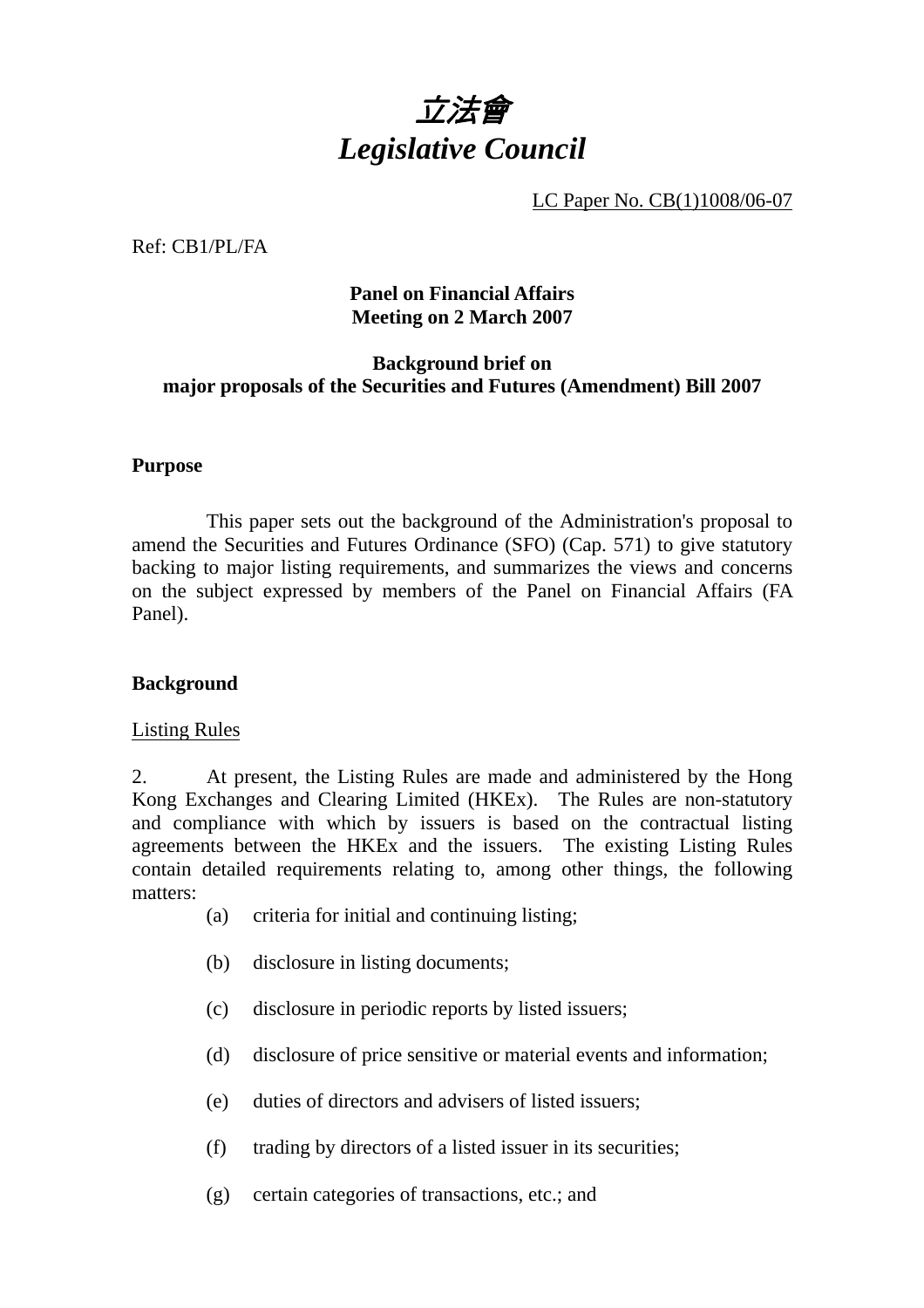(h) certain corporate activities of listed issuers, including secondary issues and placements, rights issues, and granting of share options.

#### Past consultation

3. In the wake of the Penny Stocks Incident<sup>1</sup> on 26 July 2002, the Financial Secretary (FS) announced on 31 July 2002 the appointment of a Panel of Inquiry on the Penny Stocks Incident (PIPSI) to look into the circumstances surrounding the incident. In its report submitted to FS on 9 September 2002, one of PIPSI's recommendations was that the Government should review the three-tier regulatory structure of the securities and futures markets relating to listing matters (i.e. the Government, the Securities and Future Commission (SFC), and HKEx), with a view to increasing the effectiveness, efficiency, clarity, fairness and credibility of the regulatory system.

4. FS accepted PIPSI's recommendation and announced on 26 September 2002 the appointment of the Expert Group to Review the Operation of the Securities and Futures Market Regulatory Structure (the Expert Group) to take forward the recommendation. The Expert Group submitted its report to FS on 21 March 2003 and one of its key recommendations was to give statutory backing to major listing requirements.

5. At its meeting on 13 June 2003, the FA Panel discussed with representatives of the Expert Group, SFC, HKEx and the Administration on the Expert Group's report and the Administration's plan to issue a public consultation paper on regulation of listing matters in the third quarter of 2003. Subsequently, the Consultation Paper on Proposals to Enhance the Regulation of Listing was published on 3 October 2003 to seek public views on a number of issues for the better regulation of listing. These included the legal status of certain fundamental requirements in the Listing Rules, the manner of their enforcement, and the roles of SFC, as the statutory regulator, and HKEx, as the market operator, in performing the listing functions.

6. On 26 March 2004, the Administration released the Consultation Conclusions on Proposals to Enhance the Regulation of Listing (the Consultation Conclusions) and briefed the FA Panel on 2 April 2004 on the proposed way forward. On account of the public support received, the Consultation Conclusions recommended codifying in the statute the more important listing requirements, i.e. financial reporting and other periodic disclosure, disclosure of

 $\frac{1}{1}$  On 25 July 2002, HKEx released a "Consultation Paper on Amendments to the Listing Rules Relating to Initial Listing and Continuing Listing Criteria and Cancellation of Listing Procedures". HKEx proposed, among other things, that shares of listed companies should be consolidated if their trading prices fell below HK\$0.50 (penny stocks). Delisting would follow, after certain procedures and with recourse to appeal, if the companies concerned failed to consolidate their shares. On 26 July 2002, 577 (76%) of the 761 stocks on the Main Board suffered a loss. The total market capitalization of the stocks with a quoted closing price of HK\$0.50 or lower fell by HK\$10.9 billion (US\$1.4 billion), roughly equivalent to 10% of the market capitalization of these stocks and about 0.3% of the total market capitalization of the Main Board.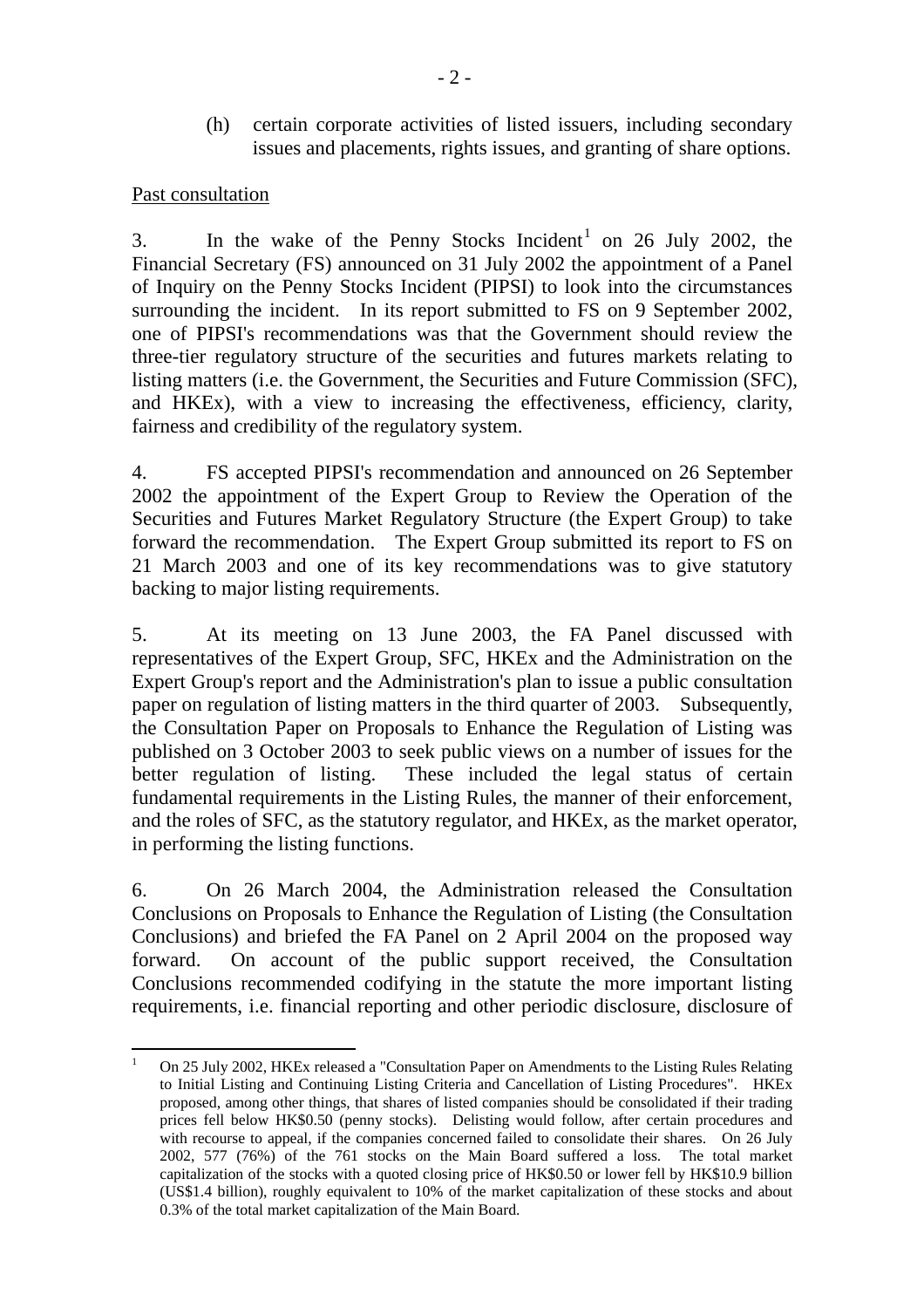price-sensitive information and shareholders' approval for notifiable transactions; and making breaches of the statutory listing requirements a new type of market misconduct under SFO.

7. To facilitate further consideration of the aforesaid proposals, the Administration and SFC issued consultation papers in parallel on 7 January  $2005<sup>2</sup>$  to gauge the views of the public and the market. The consultation period ended in March 2005.

8. The FA Panel was consulted at its meeting on 4 April 2005 on the Administration's proposals to amend SFO to give statutory backing to major listing requirements having regard to the views received during the public consultation. In its paper provided to the Panel, the Administration stated that the majority of submissions received supported the amendments to Parts IX, XIII and XIV of SFO proposed by the Administration which aimed to :

- (a) provide that SFC may make rules to prescribe listing requirements and ongoing obligations of listed corporations under section 36 of SFO;
- (b) extend the market misconduct regime in Parts XIII and XIV of SFO to cover breaches of the statutory listing rules made by SFC;
- (c) empower the Market Misconduct Tribunal  $(MMT)^3$  to impose, in addition to existing sanctions such as disqualification orders and disgorgement orders, new civil sanctions, namely public reprimands and civil fines, on the primary targets, i.e. issuers, directors and officers<sup>4</sup>, for breaches of the statutory listing rules made by SFC; and
- (d) empower SFC to impose civil sanctions, namely public reprimands, disqualification orders and disgorgement orders, on the primary targets for breaches of the statutory listing rules made by SFC under the amended Part IX of SFO.

 $\overline{a}$ 2 The "Consultation Paper on the Proposed Amendments to the Securities and Futures Ordinance to Give Statutory Backing to Major Listing Requirements" and "A Consultation Paper on Proposed Amendments to the Securities and Futures (Stock Market Listing) Rules (the Rules)" were issued by the Administration and SFC respectively on 7 January 2005 to invite public views on the proposed amendments to SFO and the proposed Rules to be made under the amended SFO.

<sup>3</sup> The Market Misconduct Tribunal established under Part XIII of the SFO is an independent full-time body chaired by a Judge to deal with a range of market misconduct through civil proceedings and sanctions. Its scope covers, in addition to insider dealing, false trading, price rigging, disclosure of information about prohibited transactions, disclosure of false or misleading information including transactions and stock market manipulation, etc. It can impose by order a range of civil sanctions on a person identified as having engaged in market misconduct.

<sup>4</sup> Due to human rights concern, officers will not be subject to civil fines to be imposed by MMT.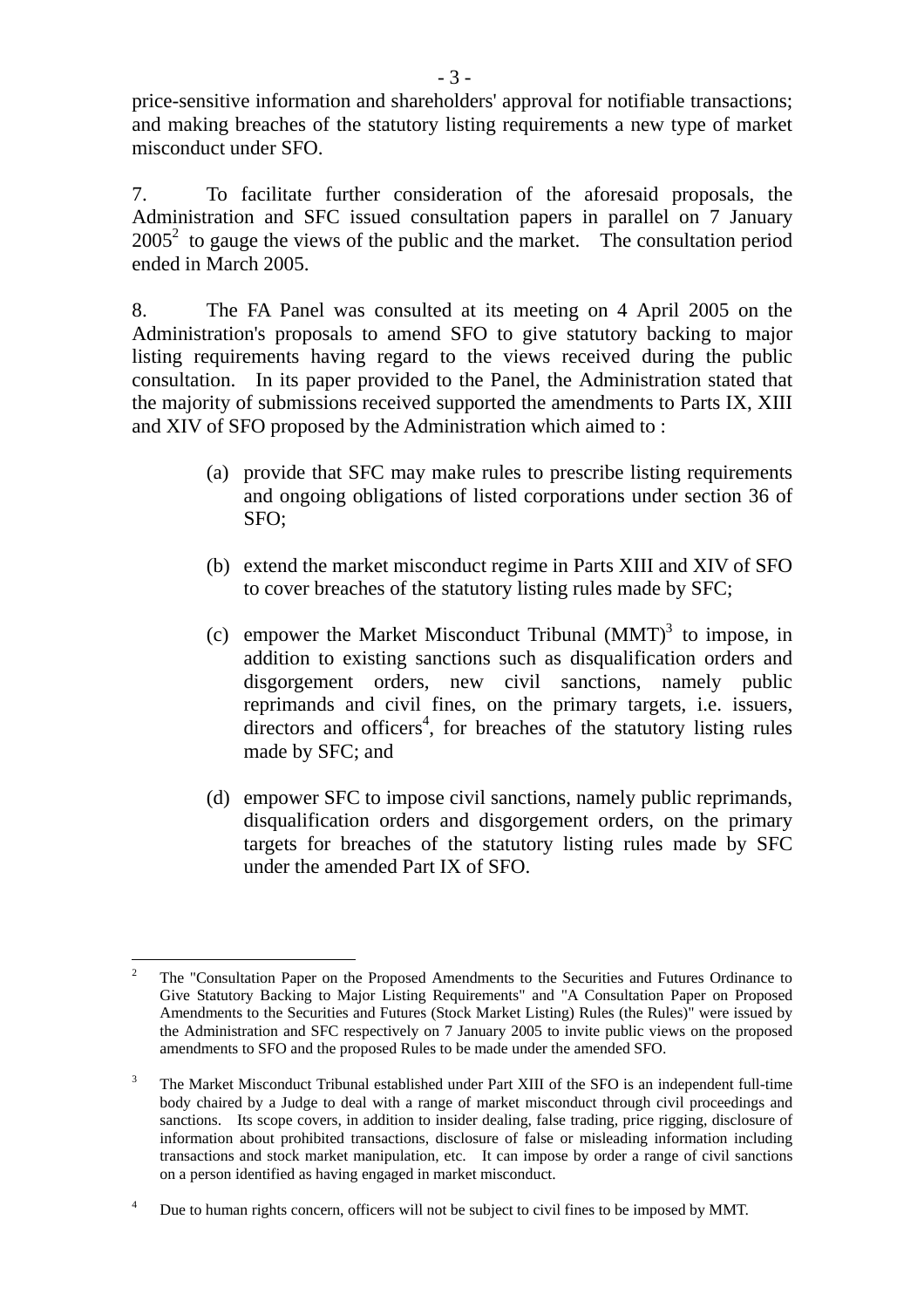## **Major views and concerns expressed by members of the Panel on Financial Affairs**

9. The FA Panel has followed closely the developments in the proposal to give statutory backing to major listing requirements at the meetings held on 13 June 2003, 2 April 2004 and 4 April 2005. Members concurred that it was important for Hong Kong to enhance regulation of listing matters with a view to increasing the protection for investors, upgrading market quality, and reinforcing Hong Kong's position as an international financial centre. While supporting in principle the Administration's proposal aimed at achieving the aforesaid objectives, some members have raised the following views and concerns for the Administration's consideration :

- (a) It was pointed out that there was overlap and confusion in the roles and functions of SFC and HKEx in the current listing regime. The Administration was urged to clarify the roles and functions of the two parties before providing SFC with new regulatory powers in regulating listing matters.
- (b) It was necessary to ensure a clear division of responsibilities between SFC and HKEx in administering the listing functions in future so as to avoid possible regulatory overlaps and gaps. As it was proposed to empower SFC and MMT to impose civil sanctions for breaches of the statutory listing rules, members were particularly concerned about the need to safeguard against "double jeopardy" on a person for the same breach committed.
- (c) In view of the new regulatory responsibilities proposed to be conferred on SFC, there were concerns over the expansion in SFC's power and the additional cost, if any, for undertaking the new function of enforcing the statutory listing rules. Members highlighted the need to strengthen the checks and balances on the regulatory powers of SFC and the cost-effectiveness in its deployment of resources in performing its role. In this connection, the Administration was requested to make reference to the regimes adopted by overseas jurisdictions in imposing checks and balances on the powers of regulatory bodies comparable to SFC, including mechanisms for reviews/appeals on the regulatory decisions relating to listing.
- (d) On the proposal of empowering SFC to impose direct sanctions on issuers, directors and corporate officers for breaches of the statutory listing requirements relating to information disclosure, there should be a limit on the period within which these relevant persons should be held liable for corporate disclosure. Consideration should also be given to providing appropriate exemption for independent non-executive directors because they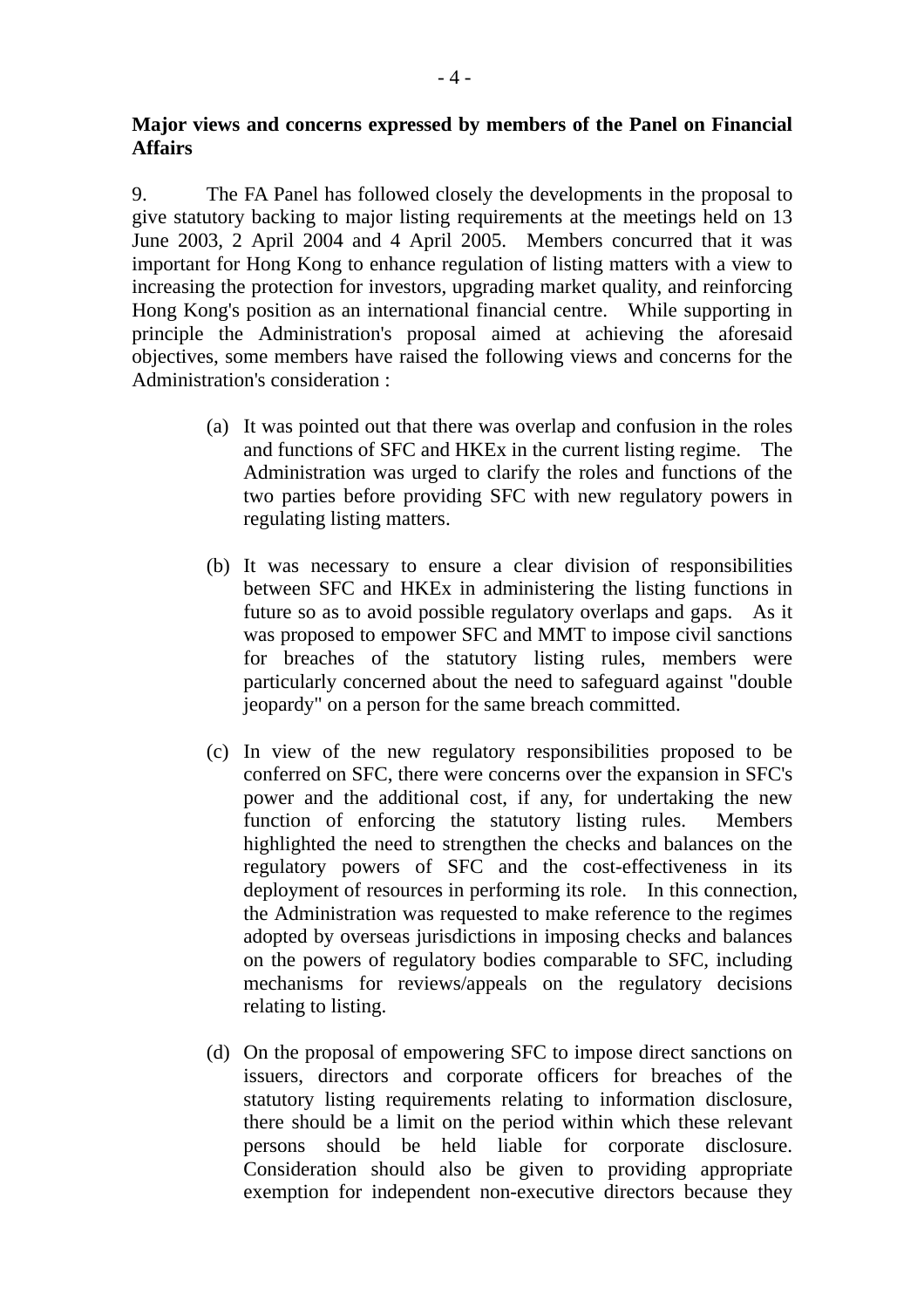were not closely involved in day-to-day decision making and management of the company.

(e) On the question of whether SFC should also be empowered to impose civil fines on issuers and directors for breaches of statutory listing rules, members noted that the Administration had not yet taken a stance on the matter as more than half of the submissions received in response to the consultation papers issued in January 2005 did not support such a proposal. Some members saw merits in the proposal as it would provide the necessary regulatory tool to SFC to impose a medium level of sanction in between reprimands and disqualifications. Some members however considered that the need for the proposed fine-imposing power should preferably be reviewed at a later stage given SFC's relatively short history. There was also the concern that the proposal might turn SFC into the police, the prosecutor and the judge.

#### **Recent developments**

10. The Administration has indicated that it has refined the proposals in response to market comments and plans to introduce the Securities and Futures (Amendment) Bill 2007 into the Legislative Council within the current legislative session. The Administration has proposed a new legislative approach as outlined in paragraphs 7 to 10 of its paper for the Panel  $(CB(1)1007/06-07(07))$ and will brief the FA Panel at the meeting on 2 March 2007.

#### **References**

11. A list of relevant papers is in the **Appendix**.

Council Business Division Legislative Council Secretariat 28 February 2007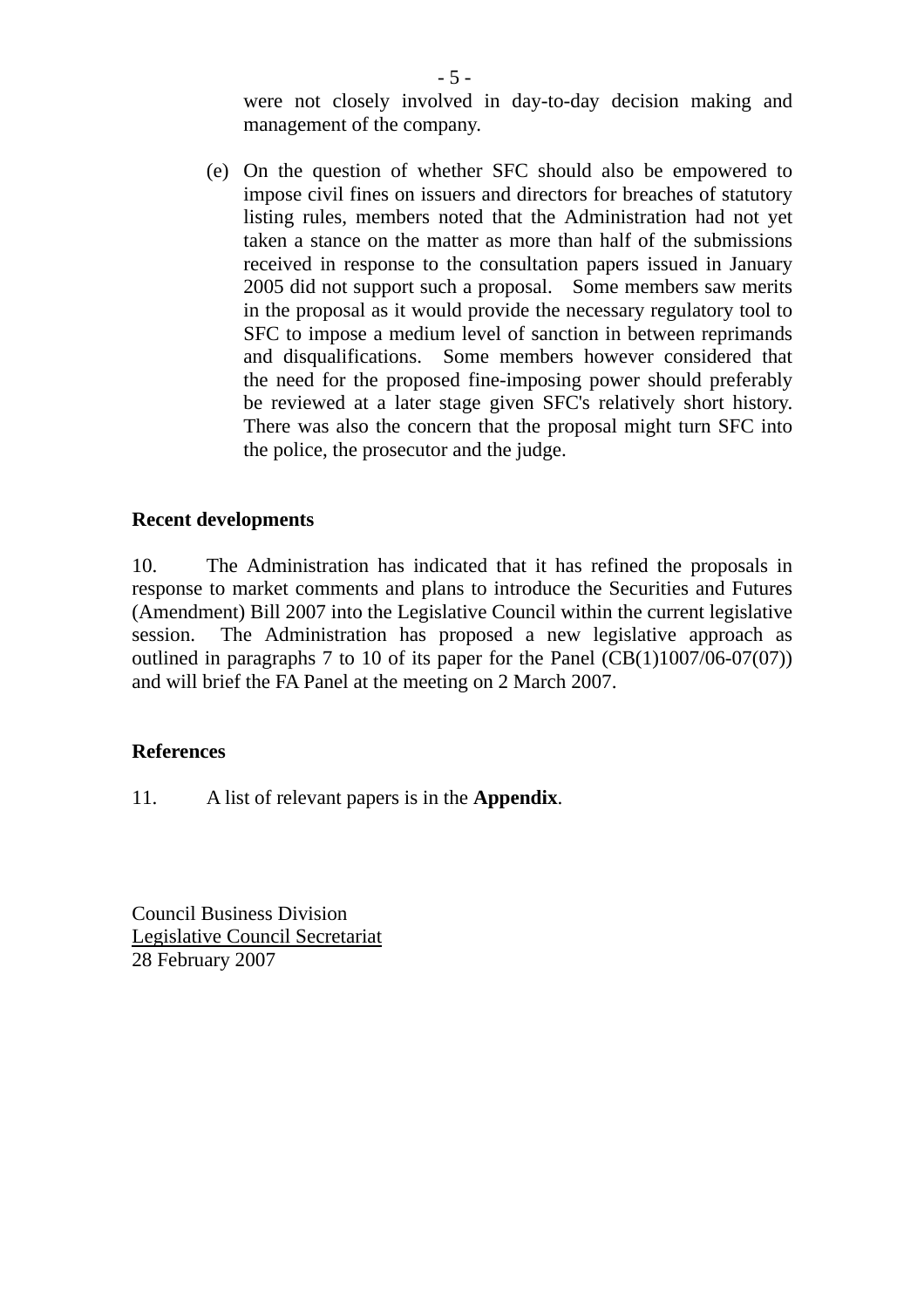# **Appendix**

# **List of relevant papers**

| <b>Committee</b>                                                                             |   | Paper                                                                                                                                                                                                                      | LC Paper No.          |
|----------------------------------------------------------------------------------------------|---|----------------------------------------------------------------------------------------------------------------------------------------------------------------------------------------------------------------------------|-----------------------|
| of<br>Meeting<br>Panel<br>on<br><b>Financial Affairs</b><br>(FA Panel)<br>on<br>13 June 2003 | ✧ | Report by the Expert Group to Review the<br>Operation of the Securities and Futures<br><b>Market Regulatory Structure</b><br>$\frac{http://www.legco.gov.hk/yr02-03/english/p}{http://www.legco.gov.hk/yr02-03/english/p}$ | CB(1)1199/02-03       |
|                                                                                              | ✧ | anels/fa/papers/fa-1199-e-scan.pdf<br>Administration's<br>on "Proposed<br>paper<br>Framework for<br>Consultation<br>on<br>the<br><b>Regulation of Listing Matters"</b>                                                     | $CB(1)1908/02-03(03)$ |
|                                                                                              |   | $\frac{http://www.legco.gov.hk/yr02-03/english/p}{http://www.legco.gov.hk/yr02-03/english/p}$<br>anels/fa/papers/fa0613cb1-1908-3e.pdf                                                                                     |                       |
|                                                                                              | ✧ | Minutes of the FA Panel meeting on 13<br>June 2003                                                                                                                                                                         | CB(1)2543/02-03       |
|                                                                                              |   | $\frac{http://www.legco.gov.hk/yr02-03/english/p}{http://www.legco.gov.hk/yr02-03/english/p}$<br>anels/fa/minutes/fa020613.pdf                                                                                             |                       |
| Meeting of FA<br>Panel on 2 April<br>2004                                                    | ✧ | <b>Consultation Paper on Proposal to Enhance</b><br>the Regulation of Listing                                                                                                                                              | CB(1)2545/02-03       |
|                                                                                              |   | http://www.legco.gov.hk/yr02-03/english/p<br>anels/fa/papers/fa1015-2545-e-scan.pdf                                                                                                                                        |                       |
|                                                                                              | ✧ | Administration's paper on "Consultation"<br>Conclusions on Proposals to Enhance the<br>Regulation of Listing" (with<br>the<br><b>Consultation Conclusions)</b>                                                             | $CB(1)1393/03-04(03)$ |
|                                                                                              |   | $\frac{http://www.legco.gov.hk/yr03-04/english/p}{http://www.legco.gov.hk/yr03-04/english/p}$<br>anels/fa/papers/fa0402cb1-1393-3e.pdf                                                                                     |                       |
|                                                                                              | ✧ | Minutes of the FA Panel meeting on 2<br>April 2004                                                                                                                                                                         | CB(1)2084/03-04       |
|                                                                                              |   | $\frac{http://www.legco.gov.hk/yr03-04/english/p}{http://www.legco.gov.hk/yr03-04/english/p}$<br>anels/fa/minutes/fa040402.pdf                                                                                             |                       |
| Meeting of FA<br>Panel on 4 April<br>2005                                                    | ✧ | Consultation papers on:                                                                                                                                                                                                    | CB(1)6670/04-05       |
|                                                                                              |   | Proposed Amendments<br>(a)<br>the<br>to<br>Securities and Futures Ordinance to                                                                                                                                             |                       |